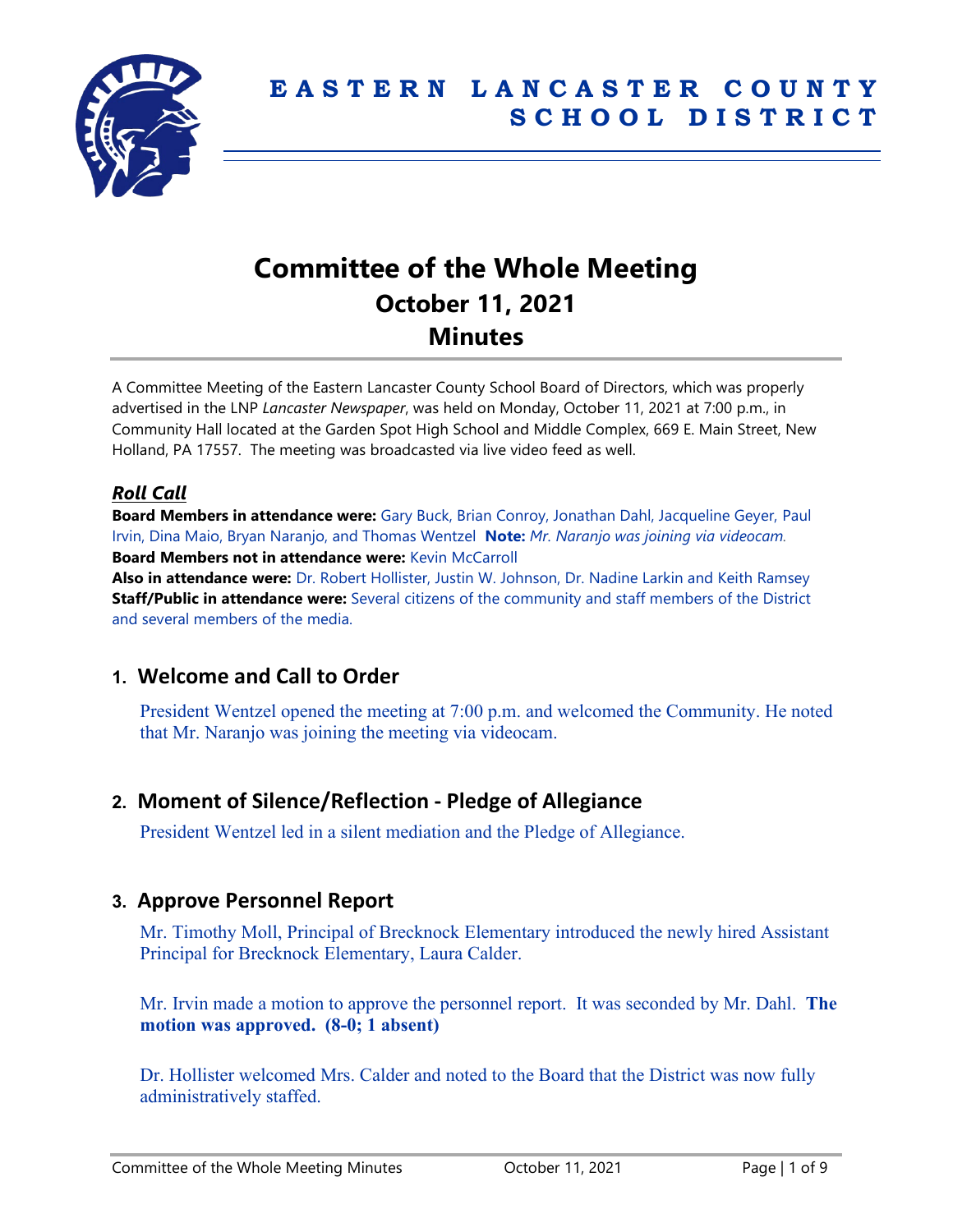# **4. Citizens of the District Comments**

The Board encourages citizens of the district to come before the Board to present their petitions, inquiries, or other communications of interest. The Board invites public (Citizens of the District) to comment on any topic that is within the Board's jurisdiction. As outlined in Board Policy 903, the Board requires that public participants be residents or taxpayers of this district.

Due to the virtual aspect of the Board meeting, the Board is requesting if you wish to provide public comment during the virtual board meeting, you should sign-up to do so by completing the online form prior to the meeting.

[PUBLIC COMMENT SIGN-UP FORM](https://forms.gle/zDXXoX8rZQUxt1Ap6) (*Please use this form only if you are not attending the meeting in person.*)

*Public comments will be read aloud during the public comment section of the agenda.*

Thank you.

SUBMITTED COMMENTS (VIA PUBLIC COMMENT SIGN-UP FORM):

Justin Nolt, 404 Campbell Lane New Holland PA

Good Evening School Board Members,

As parents of three children in ELANCO – 2 in high school and 1 in middle school, I would like you to be aware of our districts policy that students are being quarantined for up to 10 days after only 'being exposed to a positive COVID-19 case'. I must have missed the ELANCO communication, but after talking to the school nurse Friday October 1, she noted this policy was changed in late September to the five options from the district office. The nursing staff seemed frazzled by all the unnecessary tracking of close contacts of students.

I had listened to school board meetings online prior to the school year and recalled our district not quarantining this year for close contact, which I though was great. There are other public schools in the county that only quarantine COVID POSITIVE students, and DO NOT Quarantine and Exclude students after only being exposed. Would the ELANCO school board reconsider this apparent change from late September?

I am unavailable tonight due to a work obligation and I stressed my concern to the board via email on October 3. I would appreciate the school board discussing this matter this evening.

Thank-you,

Justin & Chandra Nolt New Holland, PA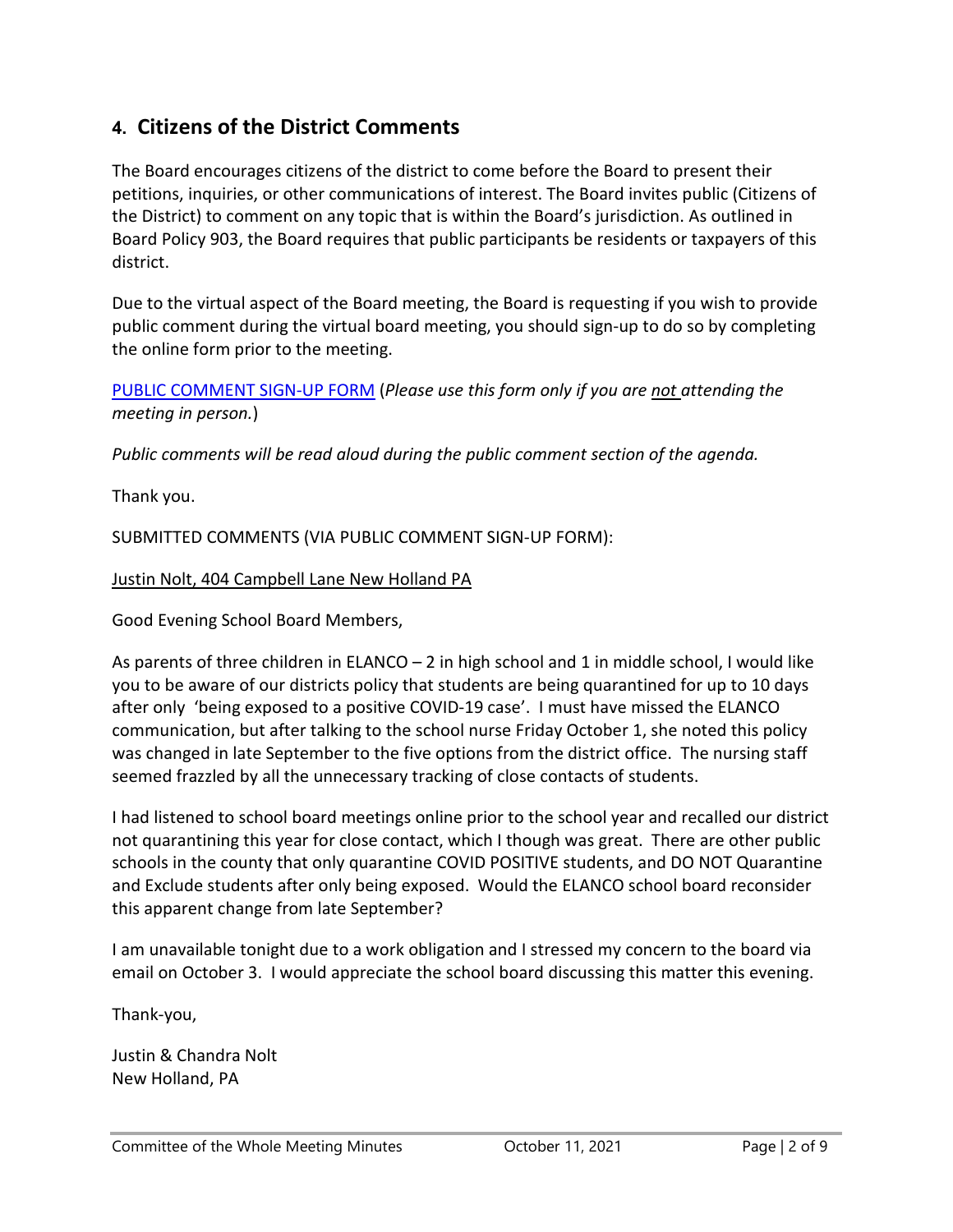## Danielle Covert, 106 E Broad St, New Holland, PA

3 questions -

1. What information is available for building health improvements made in response to COVID? - Increased filtration etc.? Has any significant spend been approved for these types of items district wide?

2. Are ESSER funds still available to upgrade schools in response to question 1?

3. Can the district or board comment on the uptick in positive COVID cases in the district? Will we be reviewing or discussing mitigation efforts - i.e. Masking?

Thanks for your time!

#### Marlene Leinbach, 226 Boulder Hill Rd Mohnton PA

Hi I'm just voicing my concern over the dress code we have in the district children are not allowed to be wearing certain clothing example yes short shorts and so on..but yet staff comes with short short dresses that when they bend over you see things you rather not see..so tell me where I'm wrong our kids have to dress properly and staff and principals can be walking around looking and dressing like that ….very concerned that this is allowed what is that teaching our children thanks Marlene

#### Karen S, East Earl PA 17519

Dear school board members, Dr Hollister, and Dr Larkin,

Thank you for your continued service during tenuous times. I have three children in elementary school and work as a nurse practitioner. I continue to submit my comments online, due to the lack of mitigation efforts present at meetings, as in requesting all attendees to wear masks. My concerns today are similar to my previous concerns. It is quite obvious with ELANCO school district exhibiting the highest case counts in the surrounding schools that your health and safety plan is completely inadequate. In case it hasn't become obvious to you yet, masks, social distancing, and mitigation efforts are necessary and effective.

I could recite more facts and studies, but these details are readily available to anyone interested in the truth at this point. We have reached a point in the pandemic that it doesn't seem anyone's opinion will change, which is a shame considering that you are experimenting with the health of our children. As the ONLY district in the county that took the actions that you did in allowing parents to sign exception forms, our case numbers clearly display the lack of mitigation efforts. What was most shocking was the fact that even when the two major surrounding health systems, Wellspan Health and Penn Medicine, took a stand in only signing exception forms for appropriate cases, you ignored them. And then you also ignored the mask mandate from the PA Acting Health Secretary as well as recommendations of the Center for Disease Control and the American Academy of Pediatrics. You didn't even have a healthcare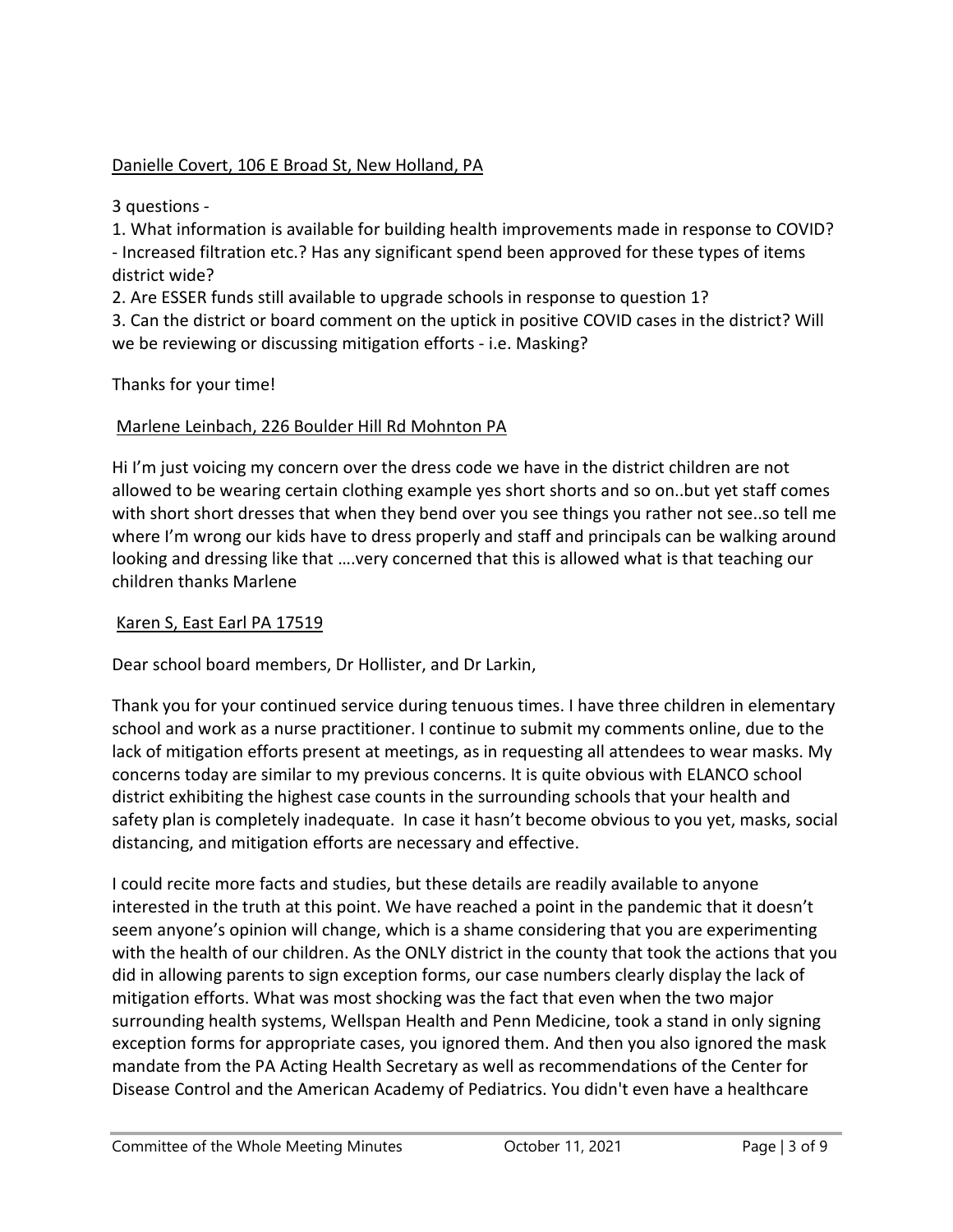professional on the committee to formulate the health and safety plan. You have a district physician who would have advised you, but instead you proceeded as though you are your own health experts. Consider the example you have set to our students and community. Our students are watching your actions and the actions of the adults in this room; let's be role models, not rebels.

The definition of "school" is a place for teaching and learning. When seeking to teach our students, do we not look for accurate, evidence-based materials? Is that what you relied on when you made this plan? It certainly doesn't seem like it. Furthermore, you have not reflected the values of our school. Our elementary school encourages the goal that if each person just did a "little extra", everyone would benefit. Masking and mitigations efforts are just that - a little extra. It's not too much to ask, it's not harmful, and it's not too late. Our elementary students are not yet able to be vaccinated, therefore they have little defense against this virus. Your plan has essentially made it 'every person for themself'; there is no effort to encourage our community to care for others in this 'safety plan'. Once case numbers drop and everyone has had the opportunity to have the vaccine, we can safely move forward.

You also express support for your nursing staff and healthcare personnel. To say we are tired, is putting it lightly at this point. If you truly want to support your school nurses and your healthcare community, take action. Stand up and show our community that you aren't scared to do what's right. The plan Elanco is following is allowing COVID to spread like wildfire. Therefore, it is no surprise that our urgent care centers and Emergency Rooms are full, and sometimes on divert sending patients to neighboring facilities because they are too full. You may feel like this is not your problem, but we are all connected as a community, and the actions you take have an impact on the entire community.

Moreover, we have been warned of school closures because our lack of mitigation strategies causes substitute teachers to choose to work at neighboring districts where they feel safe, and less at risk for COVID exposure. You have also heard from the teachers union representative requesting you to act on behalf of your staff, and enforce appropriate mitigation strategies. It has already been evident in each of my children's classrooms, that when substitutes are needed, they are not available. Therefore, the staff that is working at our schools are being stretched very thin, and at times we are combining classes which leads to an even greater risk of exposure.

You may think that the plan you set forth is fair, and allows parents to choose what is right for their family, but in reality it has encouraged selfishness, increased virus spread and exhaustion on the part of our wonderful administration, educators and staff. Pretending that the pandemic doesn't exist does not make life easier for anyone, it simply makes the work harder for those of us who are working in it day to day.

In conclusion, I want to end on a high note, thanking our awesome administration, teachers, school nurses, custodians, lunch workers, bus drivers, secretaries, recess monitors and anyone I may have missed. Thank you for showing up daily, for caring for our children, helping them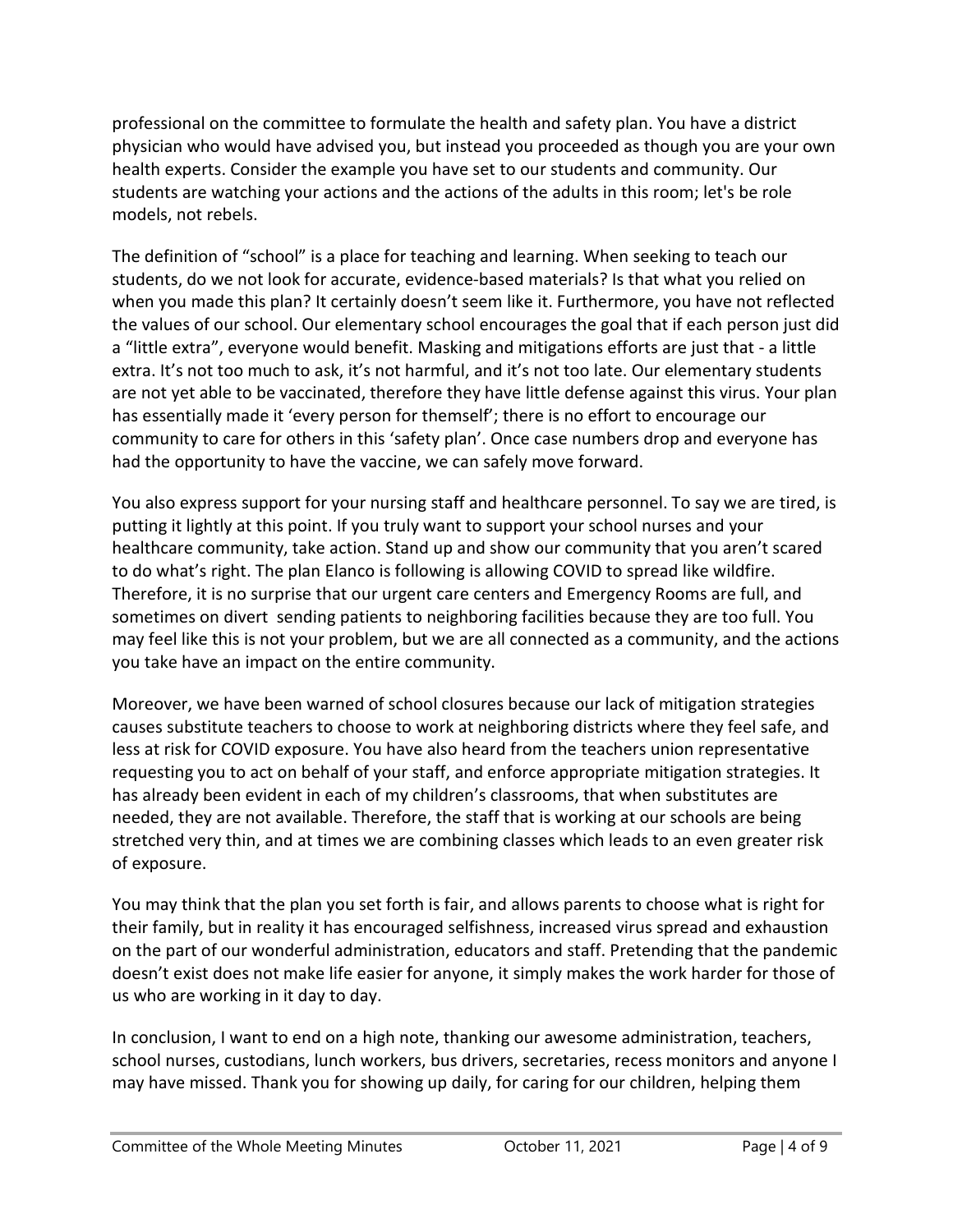learn and grow. Please know that we truly appreciate all of your efforts and we recognize how difficult it is to put on a smile some days, because even through the mask, our children see it in your eyes. Thank you!

## **COMMENTS** (IN-PERSON):

Neal Martin, 17 S. Whisper Lane, New Holland, PA

Mr. Martin thanked for the Board and said a prayer.

#### Jennifer Jarvis, Broad Street, East Earl, PA

Ms. Jarvis commended the Board for allowing the exception forms from parents and informed the Board about a donation drive the community was hosted for both the elementary schools and bus drivers.

#### Julie Brown, Kramer Mill, Denver, PA

Ms. Brown presented her concerns and comments regarding the District's IPR, In-Person Remote, option.

#### Sean Reese, 348 E. Main Street, New Holland, PA

Mr. Reese praised the teachers in Eastern Lancaster County School District and presented his concerns regarding the District's quarantine/exclusion protocol.

#### Michele Zook, 305 Cottonwood Lane, New Holland, PA

Ms. Zook presented her concerns and comments regarding the District's quarantine/exclusion protocol.

#### Dave Horst, 1186 East Earl Road, East Earl, PA

Mr. Horst presented several comments regarding the masking mandate, abortion, and the Board's representation of the community.

# **5. Property and Services**

#### **5.a. Action Items:**

#### **5.a.a. Action Item - Approval of the Revision to Policy # 334 for Sick Leave**

Mr. Ramsey requested the Board to approve the revision of Policy # 334 for Sick Leave. He noted that the proposed change would allow new employees to use future sick days if they become disabled during the first 90 days of their employment. He was recommending that the Board approve the policy at the upcoming Board meeting.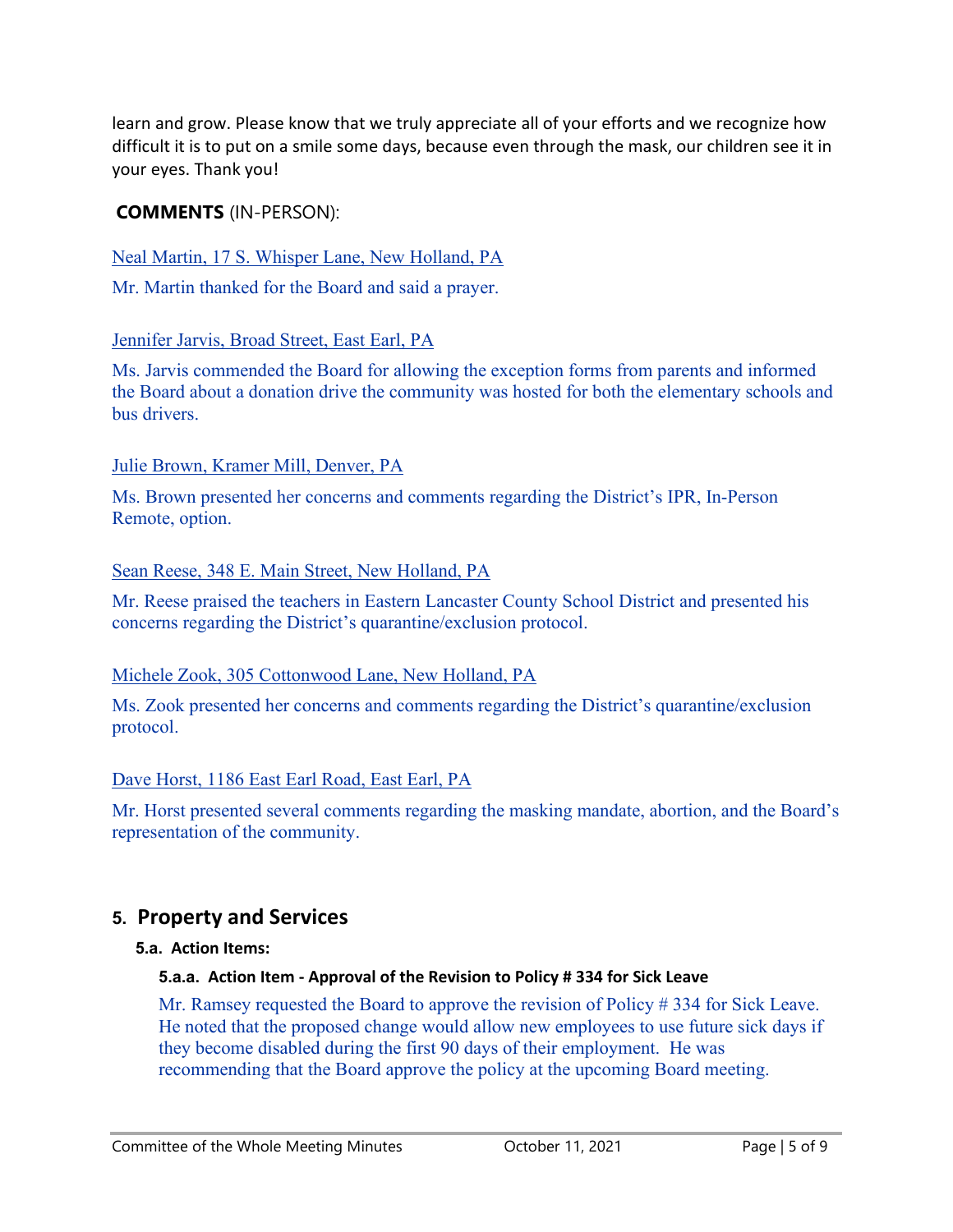**5.a.b. Action Item - Approval of the Change Order for the Synthetic Turf and Track Project**

**Change Order # 2 - \$2,924.90 ADD:** This is to supply and install erosion control matting and seed the slope with a blend that will give quick coverage here this Fall as well as a permanent low-grow turfgrass stabilizing the slope.

Mr. Ramsey requested the Board to approve the Change Order for the Synthetic Turf and Track Project regarding the initial seed mixture that was planted on the hill on Grandview Drive.

#### **5.b. Information Items:**

#### **5.b.a. Information Item - 2021-22 Act 1 Index - 3.4%**

Mr. Ramsey informed the Board that the Act 1 Index for 2021-2022 was set at 3.4%.

### **6. Program**

#### **6.a. Action Items:**

#### **6.a.a. Action Item- Approval of Affidavits of Guardianship**

Dr. Larkin requested the Board to approve Affidavits of Guardianship.

#### **6.a.b. Action Item - Approve a Settlement Agreement for Education Expenses for a Learner with Special Needs**

Dr. Larkin requested the Board to approve a Settlement Agreement for Education Expenses for a Learner with Special Needs. The Board and Administration discussed the need for the settlement to be approved that evening.

Mr. Naranjo made a motion to approve the Settlement Agreement for Education Expenses for a Learner with Special Needs. It was seconded by Mr. Buck. **The motion was approved. (6-2; 1 absent)**

**6.b. Information Items:** None.

## **7. Management**

#### **7.a. Action Items:**

#### **7.a.a. Action Item - Approval of the Memorandum of Understanding with the Teacher Association (ELCEA) Regarding Livestreaming & Camera Use**

Dr. Hollister presented the Board with the Memorandum of Understanding with the Teacher Association (ELCEA) Regarding Livestreaming & Camera Use for their approval.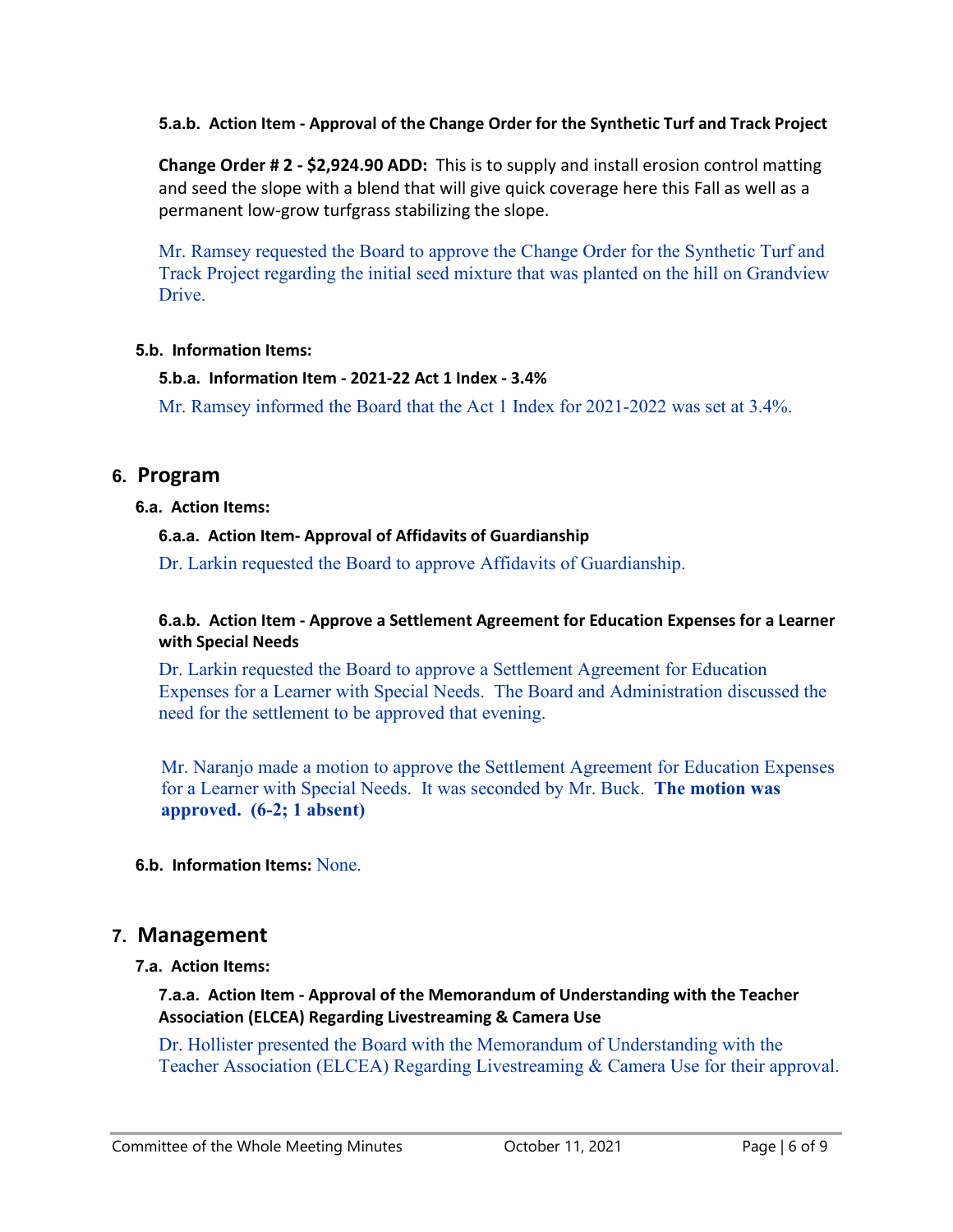He noted that the District was currently operating under this MOU so that classroom could begin to use cameras.

#### **7.a.b. Action Item - Approval of the Memorandum of Understanding with the Teacher Association (ELCEA) Regarding Absences due to Covid-19 & Teleworking**

Dr. Hollister presented the Board with the Memorandum of Understanding with the Teacher Association (ELCEA) Regarding Absences due to Covid-19 & Teleworking for their approval. He indicated that this would allow teachers to telework from home if they were quarantined. He also noted an incentive of additional 10 days for staff who were vaccinated and were quarantined with Covid-19.

The Board and Administration discussed the 10 additional sick days incentive language of Section 3 Absences from Work Due to Covid-19 in the MOU.

#### **7.a.c. Action Item - Approval of the Agriculture Department Ag Advisory Board for the 2021-2022 school year to comply with PDE Requirement.**

Approval of the Agriculture Department Ag Advisory Board for the 2021-2022 school year to comply with PDE Requirement:

Cliff Horning Erin Varley Jim Shirk Kevin Stoltzfus Larry Shirk Michael Miller Sheldon Hoover Scott Bailey

Dr. Hollister requested the Board to approve the Agriculture Department Ag Advisory Board for the 2021-2022 school year to comply with PDE Requirement.

#### **7.b. Information Items:**

#### **7.b.a. Information Item - District 2021-2022 Covid-19 Health & Safety Plan Update and/or Clarifications**

The Board and Administration discussed the quarantining/exclusion protocol that was currently in place and the language of the Health & Safety Plan regarding exclusions.

The Board and Administration discussed making changes to the language of the Health  $\&$ Safety Plan to clarify the exclusions protocol.